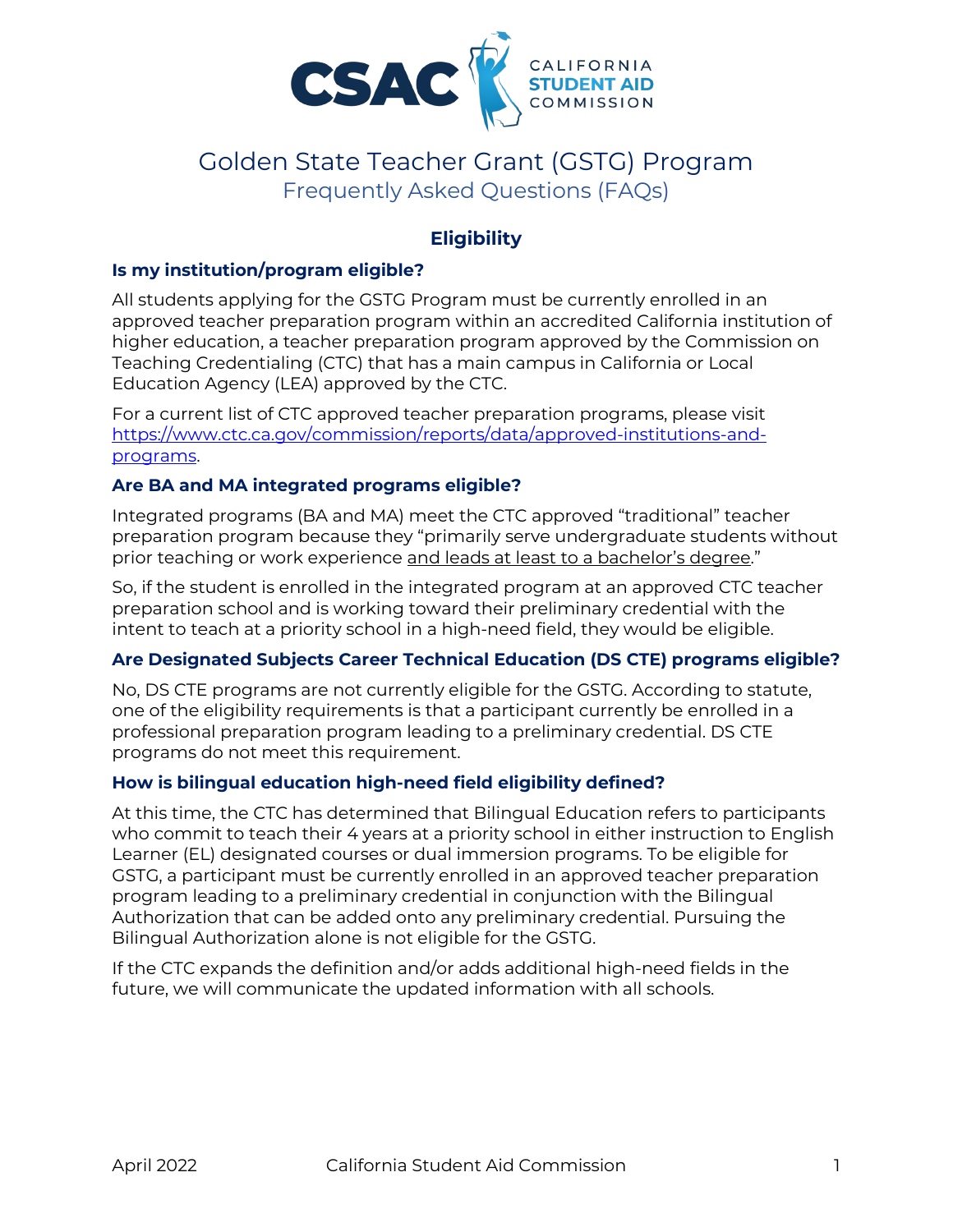# **Application Process**

## **Is the FAFSA/CADAA required for Local Education Agency (LEA) students?**

Yes, the <u>Free Application for Federal Student Aid (FAFSA)</u> or <u>California Dream Act</u> [Application \(CADAA\)](https://dream.csac.ca.gov/landing) (if applicable) is required for all GSTG applicants.

#### **My LEA is not listed on the FAFSA/CADDA?**

 Your LEA will not be listed on either the FAFSA or CADAA. Please reach out to your LEA for school selection. Once complete, download your Student Aid Report (SAR) and provide it to your institution so that the necessary information can be obtained and your GSTG application can be processed.

#### **Can I make changes to my application?**

You can update most information on your GSTG Application except for your social security number, name, date of birth (DOB), and email address.

 To make the changes, please log into your student portal for the GSTG on [https://gstg.csac.ca.gov/.](https://gstg.csac.ca.gov/) Once logged in, please select the New/Update Application link located under the Student Menu.

 need to make changes to your name, provide two copies of identification and email If you need to make changes to your social security number, DOB, and/or email address, please contact the GSTG team at [goldenstateteachers@csac.ca.gov.](mailto:goldenstateteachers@csac.ca.gov) If you them encrypted to goldenstateteachers@csac.ca.gov.

#### **What is the Teaching Agreement (TA)?**

 30 days. To sign your TA, log into your student portal for the GSTG on The TA outlines your obligations including repayment requirements under the provisions of the grant. When a participant receives the TA, they must sign it within [https://gstg.csac.ca.gov/.](https://gstg.csac.ca.gov/) Once logged in, please select Teaching Agreement located under the Student Menu.

#### **After I submit my application, what happens?**

After you submit your application, your institution will verify your eligibility and determine your award amount for the GSTG.

 prompting you to log into your GSTG student portal to acknowledge and sign the TA. After your institution verifies your eligibility, you will receive an email notification Please check your junk/spam folder frequently, as the notification may end up in there.

After you sign the TA, your payment will be requested from the State Controller's Office (SCO) and the funds will be mailed to your institution. Your grant will be evenly disbursed among all terms you are enrolled.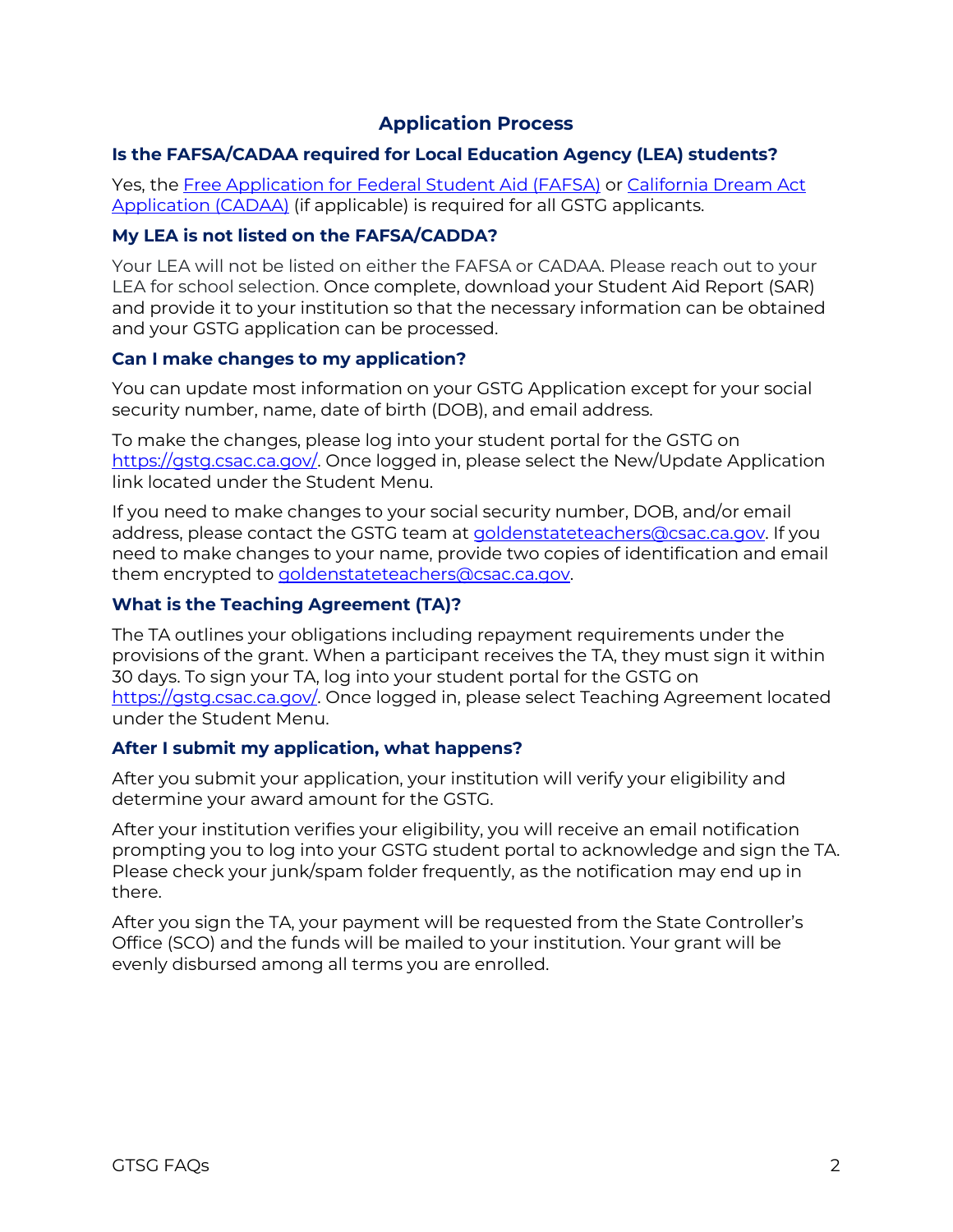# **Payment Process**

#### **What is the anticipated timeline for payment processing?**

 For the 2022-23 academic year, we anticipate processing payments for each term according to the following timeline:

- Fall early August
- Winter early November
- Spring (2 term programs) early January
- Spring (3 and 4 term programs) early March
- Summer-mid-April

Please note that it takes approximately 4-6 weeks for your check to arrive at your school once term payment processing has begun and your TA has been signed.

#### **Repayment**

#### **Do I have to pay interest?**

 No, the repayment is for funds awarded only. The repayment requirement will only obligations under the provisions of the grant. be enacted if you fail to meet your teaching obligation. The TA outlines your

#### **Do I have to repay the entire award if I teach at a priority school for less than 4 years?**

 of your total awarded amount. For those years your obligation is met, no repayment For every year your teaching obligation is not met, you will be required to repay 25% will be necessary.

So, if your obligation is met for:

- 1 year = Repay 75% of the awarded amount
- 2 years = Repay 50% of the awarded amount
- 3 years = Repay 25% of the awarded amount
- 4 years = No Repayment, obligation complete

#### **Do I have to repay or find a new job if my school is removed from the priority list?**

The California Student Aid Commission (Commission) in coordination with the California Department of Education (CDE) will publish a list of priority schools by January 1 of each year for which funds have been appropriated by the Legislature to support grants pursuant to this section.

We will verify your employment using the priority school list published for the academic year in which you are initially employed at the school. If your school falls off the list, you will be grandfathered eligibility as long as you remain employed there.

 The list of priority schools for each academic year is available on the CTC website at: [https://www.ctc.ca.gov/commission/notices/gs-teacher-list.](https://www.ctc.ca.gov/commission/notices/gs-teacher-list)